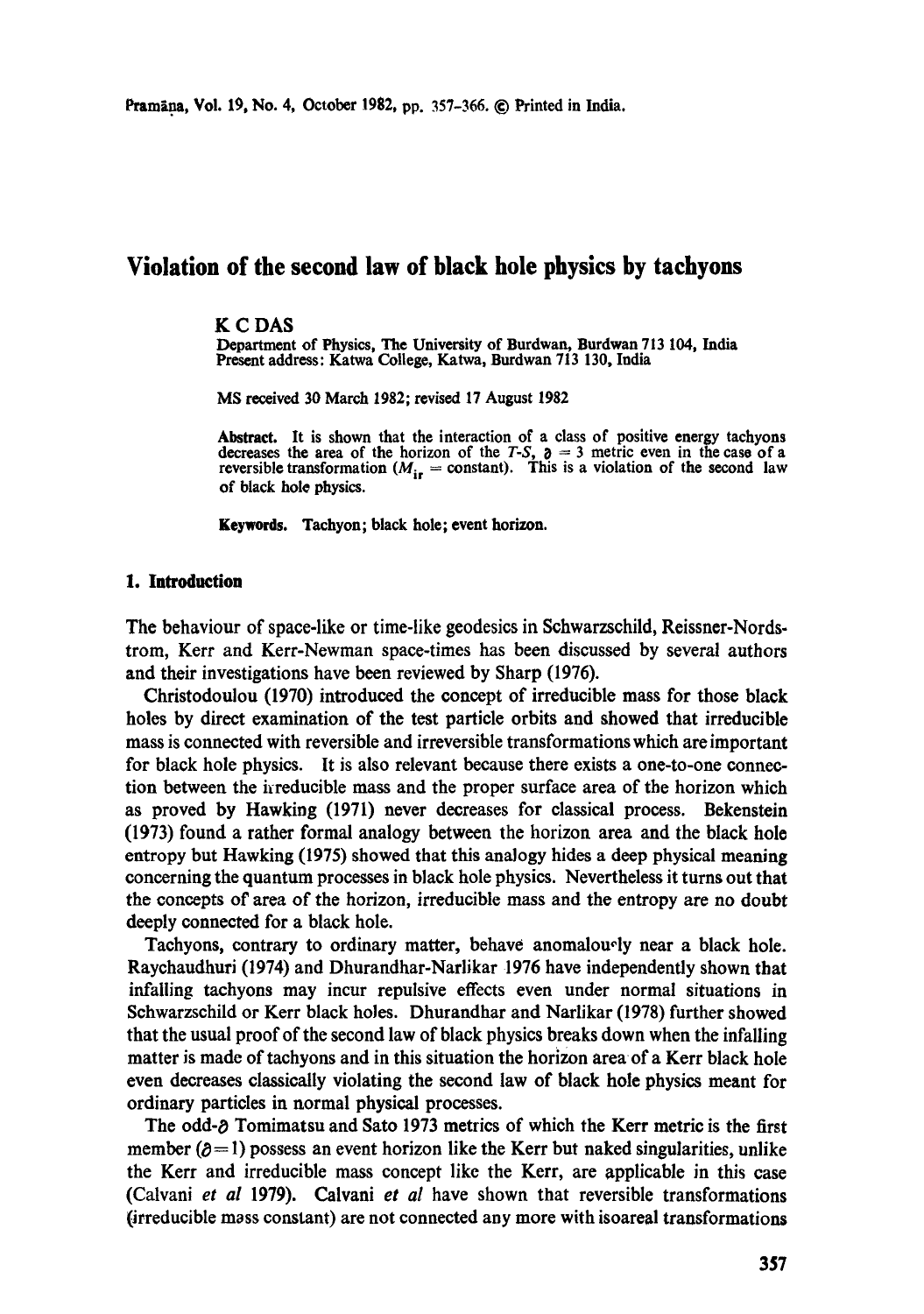for the  $\partial=3$  metric, although the odd  $\partial$  metrics could well describe black holes surrounded by rings of matter replacing the singularities. They opined that variation of the horizon area in  $\partial = 3$ , *T*-S metric for ordinary particle interaction is perhaps due to the presence of naked ring singularities and therefore it cannot be interpreted at this moment, as a violation or contradiction of the second law of black hole physics.

That tachyons behave differently has been shown by Dhurandhar and Narlikar (1978) while Calvani *et al* (1979) have shown that even material particles can behave like tachyons in regard to variation in the horizon area in odd  $\rho$  T-S black holes. It is therefore interesting to investigate as to what happens when a T-S black hole interacts with a field of tachyons. In this paper we investigate this problem and show that under certain general restrictions on the paramelers of the interacting tachyons and the black holes the area of the horizon may decrease classically without changing the irreducible mass of the black hole *i.e.* reversible transformation is not connected with the isoareal transformation even when the infalling particles are tachyons instead of material particles as shown by Calvani *et al* (1979).

In §2 we briefly recall the T-S  $\partial = 3$  metrics and their relevant properties. In § 3 we develop necessary mathematical equations to tackle the problem of tachyon trajectories and establish a condition necessary for decreasing the horizon area. In the last section we show that reversible transformation is not connected with isoareal transformation. This result is derived by using a computer as the  $\delta = 3$  metric components are very complicated in nature.

#### **2.** The  $\partial = 3$ , T-S metric

The general form of the stationary axisymmetric line element is given by

$$
ds^{2}=f^{-1}[e^{2\gamma}(d\rho^{2}+dz^{2})+\rho^{2}d\phi^{2}]-f(dt-\omega d\phi)^{2}, \qquad (1)
$$

where f,  $\omega$ ,  $\gamma$  are functions of  $\rho$  and z only. In prolate spheroidal coordinates defined **by** 

$$
\rho = k (x^2 - 1)^{1/2} (1 - y^2)^{1/2}, \ z = kxy.
$$
 (2)

the metric coefficients for  $\partial = 3$  given by Tomimatsu and Sato (1973) are as follows:

$$
f = \frac{A}{B} = \frac{u^2 + v^2 - m^2 - n^2}{(u + m)^2 + (v + n)^2}, \quad \omega = \frac{2 \, mq \, (1 - y^2)}{u^2 + v^2 - m^2 - n^2} c,
$$
 (3)

where 
$$
u = pxa^{3}(x^{2} + 3) - pq^{2}x (a - b)^{3}(x^{2} + 3y^{2}),
$$
  
\n
$$
v = -qyb^{3}(y^{2} + 3) - p^{2}qy (a - b)^{3}(y^{2} + 3x^{2}),
$$
  
\n
$$
m = p^{2}a^{3}(3x^{2} + 1) + q^{2}b^{3}(3y^{2} + 1),
$$
  
\n
$$
n = 12 pq ab xy (a - b),
$$
  
\n
$$
a = x^{2} - 1,
$$
  
\n
$$
b = y^{2} - 1,
$$
  
\n
$$
p^{3} + q^{2} = 1
$$
\n(4)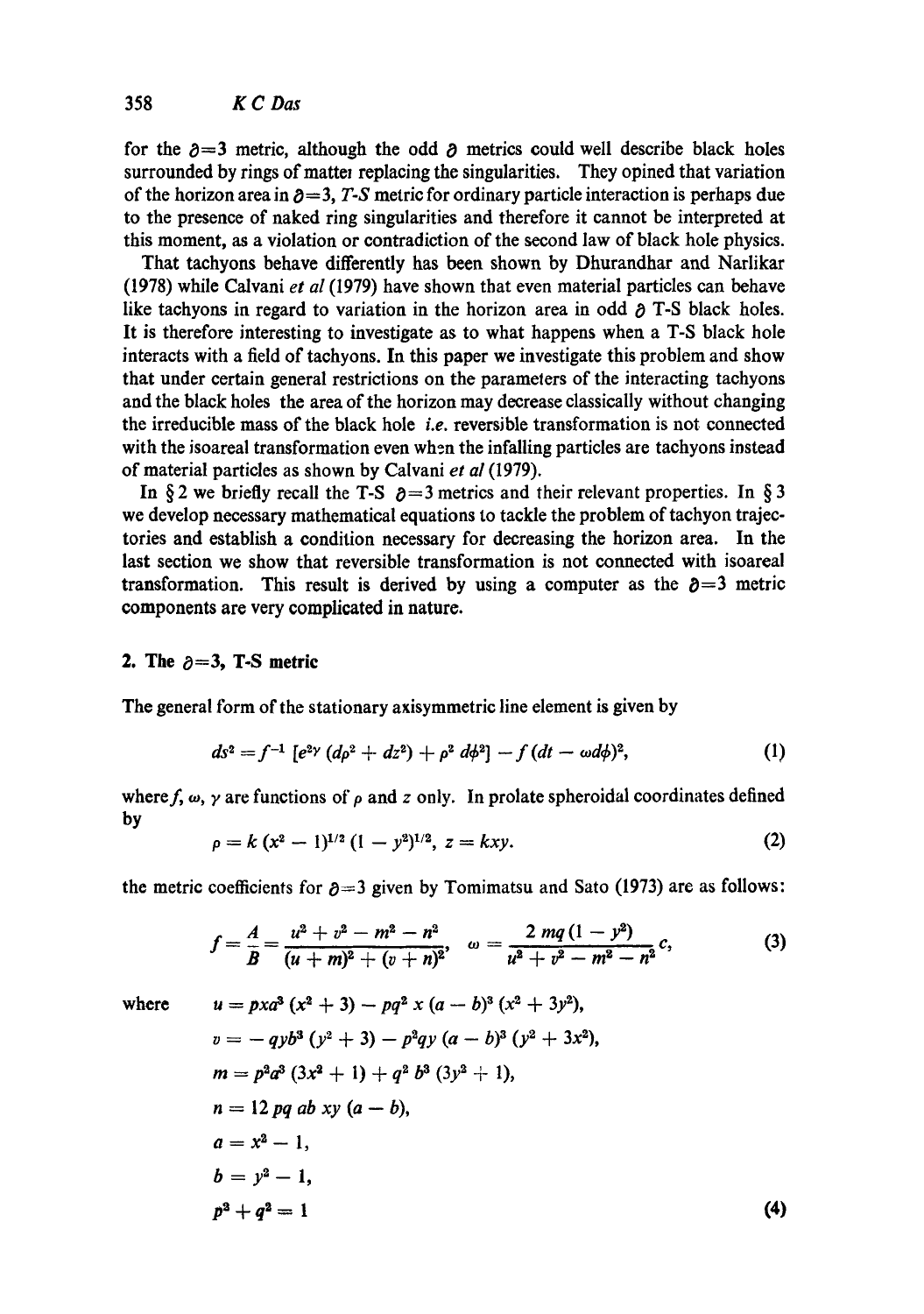$$
c = F(8) [(3px + 9) + a^{-1} (16 px + 24) + a^{-2} (16 px + 16)]
$$
  
+ b F(7) [(4px + 18) + a^{-1} (40 px + 64) + a^{-2} (48 px + 48)],  
- b<sup>2</sup> F(6) [(2px + 10) + a^{-1} (24 px + 40) + a^{-2} (32 px + 32)],  
**F**(8) = 16 (p<sup>2</sup>a<sup>5</sup> - q<sup>2</sup>) (p<sup>2</sup>a<sup>3</sup> - q<sup>2</sup>) - 15 (p<sup>2</sup>a<sup>4</sup> + q<sup>2</sup>)<sup>2</sup>,  
**F**(7) = - 5 (p<sup>2</sup>a<sup>4</sup> + q<sup>2</sup>) (p<sup>2</sup>a<sup>3</sup> - q<sup>2</sup>) + 6 (p<sup>2</sup>a<sup>5</sup> - q<sup>2</sup>) (p<sup>2</sup>a<sup>2</sup> + q<sup>2</sup>),  
**F**(6) = - 8 (p<sup>2</sup>a<sup>3</sup> - q<sup>2</sup>)<sup>3</sup> + 9 (p<sup>2</sup>a<sup>4</sup> + q<sup>2</sup>) (p<sup>2</sup>a<sup>2</sup> + q<sup>2</sup>).

In writing these we have used the notations of Yamazaki (1976) for computational facilities as and when necessary. However before using the Yamazaki notations, expressions for  $A$ ,  $B$  and  $C$  have been compared with the T-S and are found correct.  $\delta$  is the distinguishing parameter of the family and is a positive integer: in this case it always equals 3. The dimensionless parameter q is defined as  $q = a/M$ , where a is the specific angular momentum of the source and  $M$  the mass.  $A$ ,  $B$  and  $C$  are polynomials in x and y respectively of degree  $2\partial^2$ ,  $2\partial^2$ ,  $2\partial^2$  -1. For  $q<1$ , we have considered in this paper the spacetime is described by the following main properties.

- (i) The surfaces  $|x| = 1$  are event horizons for the  $\partial = 3$  when  $a < M$  (Calvani *et al* 1979 and Tomimatsu and Sato 1973).
- (ii) The surface  $A = 0$  are ergosurfaces and their number is 6 for  $\partial = 3$ .
- (iii) There are 3 ring singularities for  $\partial = 3$  metric in the equatorial plane where  $B=0$ ; also  $A=C=0$  on them.
- (iv) There are ring singularities outside the surfaces  $|x| = 1$ , but  $\partial = 1$  solution (Kerr) has no such singularity outside.

As regards the property (iii) Calvani (1980) showed graphically that for  $q>1$ ,  $\beta = 3$ , there are six ring singularities outside the equatorial plane (y=0) and three on the equatorial plane. The case  $q<1$  could not be analytically studied but computer calculations for different  $q$  values showed no ring singularity outside the equatorial plane. The infalling tachyons out of the way of the equatorial plane would not incur anomalous effect due to ring singularities. In our calculations we have investigated the trajectories both in the equatorial as well as in the  $y=constant$  directions. Absence of singularities outside the equatorial plane simplifies the interpretation of trajectories even in the equatorial plane for we may consider the result of equatorial trajectories to hold good just a little distance apart from it since the singularity thickness is zero as shown by computer calculations in the vicinity of  $y=0$  plane (say  $y=0.1$ ).

Area of the event horizon  $(x=1)$  turns out to be

$$
\mathbf{A} = 16\pi/\partial \left(L^2/(M^4 - L^2)\right)^{\frac{\partial - 1}{2}} M_{\rm ir}^2,
$$
\n(5)

where

$$
M_{\rm ir}^2 = \frac{1}{2} \left[ M^2 + (M^4 - L^2)^{\frac{1}{2}} \right]. \tag{6}
$$

L is the total angular momentum and M, the mass of the black hole.  $M_{ir}$  is known as irreducible mass introduced by Christodoulou (1970) and equation (5) shows that for the Kerr black hole we cannot change the area of the event horizon keeping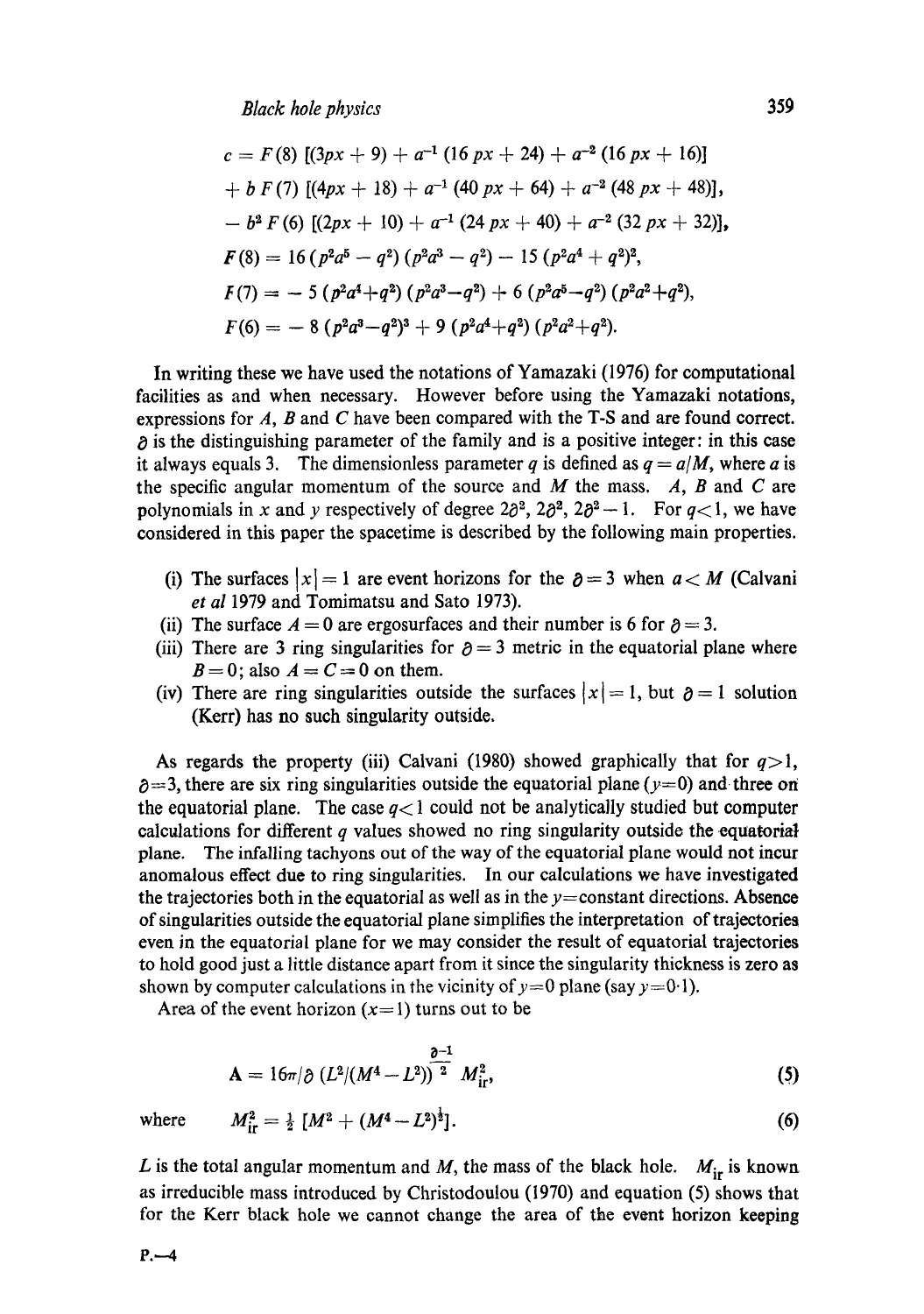# 360 K C Das

irreducible mass constant *i.e.* by reversible transformation. Dhurandhar and Narlikar (1978) showed that the area of the horizon decreases for infall of tachyons by changing the irreducible mass. In our investigation, however, for T-S,  $\partial = 3$  black hole we maintained the constancy of irreducible mass throughout and arrived at the same result as that of Dhurandhar and Narlikar.

## **3. Necessary mathematical expressions**

## 3.1 *Mass formula*

The method of direct examination of test particle orbits was used by Christodoulou to introduce the concept of irreducible mass and reversible transformation for a black hole. Calvani *et al* have shown that the same mass formula holds for all  $\partial$  >1 members of the T-S family solutions.

$$
M^2 = M_{\rm{ir}}^2 + L/(4 M_{\rm{ir}}^2). \tag{7}
$$

 $M_{ir}$  has the same meaning for any  $\partial$  *i.e.* the irreducible contribution to mass that is left when the rotational energy is extracted by reversible transformation.

Any interacting incoming particle will change the mass and angular momentum of the black hole when absorbed. If one wants to keep  $M_{ir} = constant$ , certain relations between the energy (which adds to  $M$ ) and angular momentum (adds to  $L$ ) of the infalling particle are to be satisfied. This is obtained by varying eq. (7)

$$
dL/dM = 4 c_1 M/L, \t\t(8)
$$

where  $c_1 = M_{ir}^2$ ; *dL* and *dM* are the change in angular momentum and the mass of the black hole concerned.

## 3.2 *Decrease of horizon's area*

Equation (5) gives the area of the horizon in terms of the parameters  $M$ ,  $L$  and  $M_{ir}$ . For reversible transformation  $M_{ir}$  is kept constant and the variation in the area of the horizon is estimated by differentiating equation (5). However for  $\partial = 1$ , T-S metric, the area of the horizon can never be changed without altering the irreducible mass. Dhurandhar and Narlikar (1978) therefore had no other alternative than to change it.

$$
d\mathbf{A} = 16\pi/\partial M_{\rm{ir}}^2 \frac{\partial -1}{2} \cdot \left(\frac{L^2}{M^4-L^2}\right)^{\frac{\partial -3}{2}} \cdot \frac{1}{(M^4-L^2)^2} \left[2M^4 L \, dL - 4M^3 L^2 \, dM\right]. \quad (9)
$$

Decrease in area needs

$$
M dL < 2L dM, \tag{10}
$$

i.e. 
$$
dL/dM = 2L/(M c_2), \qquad (11)
$$

where  $c_2$  is greater than 1.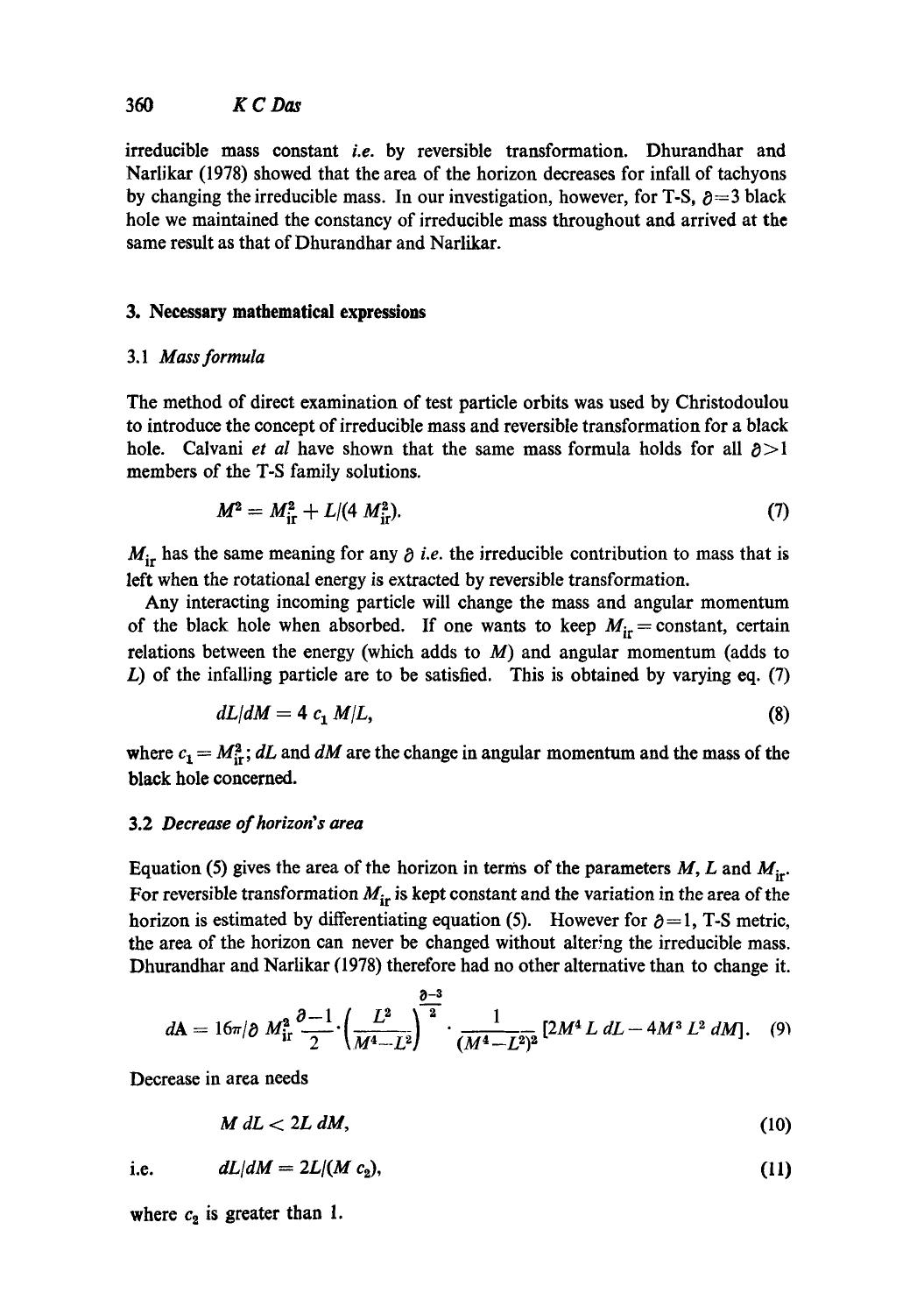#### 3.3 *Restrictions*

To achieve the desired result (8) and (11) must be simultaneously satisfied. This gives

$$
L = (2 c_1 c_2)^{\frac{1}{2}} M, \tag{12}
$$

$$
dL = (2 c_1 c_2)^2 dM. \tag{13}
$$

We put  $q (= L/M^2) = (2c_1 \ c_2)^{1/2}$  without loss of generality: then *dL* and *dM* are connected by the relation.

$$
dL = q \cdot dM \qquad \text{or} \quad l = q \epsilon, \tag{14}
$$

where  $dL$  (=1), the change in L, and  $dM$  (= $\epsilon$ ) the change in and M are nothing but the contribution of the incoming particles to the corresponding parameters of the black hole. Equation (14) is very important because it simplifies the geodesic equation of the incoming particles to great extent. As we are dealing with  $q \lt 1$  it puts a certain restriction on the irreducible mass of the black hole:

$$
0 < M_{\rm ir}^2 < 1/(2c_2). \tag{15}
$$

Restrictions (10), (13) and (15) have not been given by earlier workers although these are essential.

#### 3.4. *Geodesic motion:*

The Hamilton-Jacobi equation for geodesic motion reads:

$$
\frac{\dot{x}^2}{x^2-1} + \frac{\dot{y}^2}{1-y^2} + p^{2(\partial-1)} \frac{\partial^2 \mu^2 (x^2-y^2) \partial^2 - 1}{B}
$$
  
= 
$$
\frac{\partial^2 (x^2-y^2) \partial^2 - 1}{p^{2(2-\partial)} (x^2-1) B^2} [D\epsilon^2 - 4 \partial q c l \epsilon - \partial^2 A l^2 / (1-y^2)],
$$
 (16)

Where the constants of motion,  $\mu$ ,  $\epsilon$ ,  $p_{\phi} = lM$  denote respectively the rest mass of the particle, its energy and the z-components of its angular momentum: the dot denotes differentiation with respect to an affine parameter.

$$
DA = p^2 (x^2 - 1) B^2 - 4 \partial^2 q^2 (1 - y^2) c^2.
$$
 (17)

As yet no detailed study of geodesic motions for  $\partial = 3$ , T-S metric has been published, perhaps due to its very complicated and lengthy nature of the metric coefficients. However, useful remarks can be made qualitatively from (16) even for tachyon trajectories. Equation (16) is for the general case irrespective of the nature of the incoming particles and for tachyons we replace  $\mu^2$  by-  $M_0^2$ , where  $M_0$  is the metamass of tachyon (Dhurandhar and Narlikar, 1978) and normalise  $M$  by putting it equal to unity. In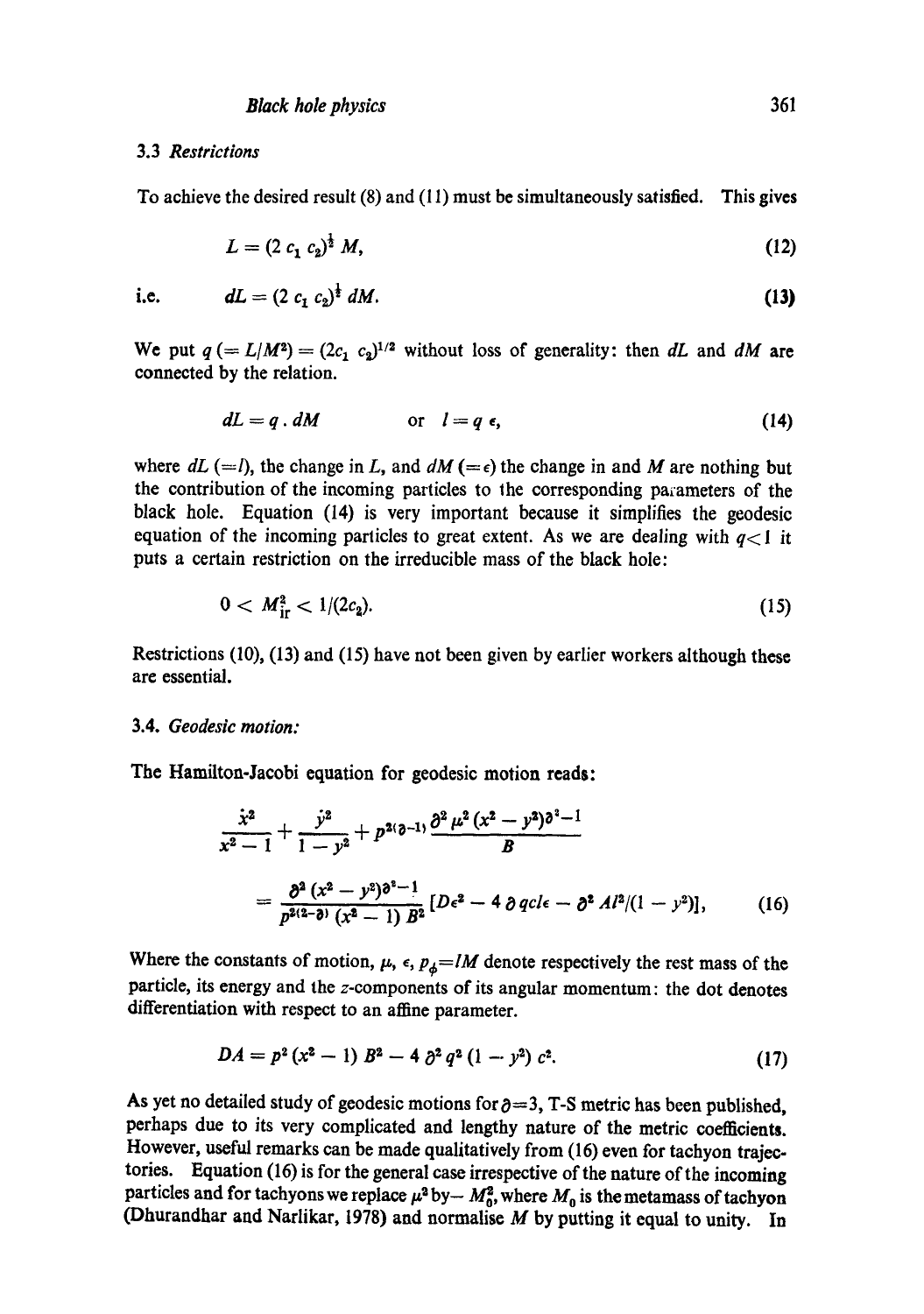general the energy of the infalling tachyon, in terms of its location  $(x, y)$ , constants  $\mu$ , *l* and momenta  $p^x = \dot{x}$ ,  $p^y = \dot{y}$  is given by (Calvani *et al* 1979):

$$
\epsilon_{\pm} = \frac{-2\partial^2 qcl \pm \Delta^{1/2}}{D},\qquad(18)
$$

where  $\Delta = \frac{\partial^2 P^2 (x^2 - 1) B^2 l^2}{r^2} + D \left[ -M_0^2 P^2 B (x^2 - 1) \right]$ 

$$
+\frac{p^{2(2-\delta)} B^2 (x^2-1)}{\partial^2 (x^2-y^2)^{\delta^2-1}} \left(\frac{x^2}{x^2-1}+\frac{y^2}{1-y^2}\right).
$$
 (19)

To produce a reversible transformation, zero separation between positive and negative root states is required; for equation (19) one can easily see that such a requirement can always be achieved on the  $|x| = 1$  surface for any value of  $\partial$ .

Moreover by rearranging (19) we obtain for  $\dot{x} = 0$ ,  $\dot{y} = 0$  and  $y = 0$ ,

 $1 - y^2$  L

$$
l = \frac{-4\,\partial^2\,q\,c\,\epsilon \pm \Delta^{1/2}}{2\,\partial^2\,A},\tag{20}
$$

where  $\Delta = 4 \partial^2 p^2 (x^2 - 1) B^2 \left( \epsilon^2 + \frac{A M_0^2}{B} \right)$ . (21)

Regarding  $A$  and  $B$  it is expected that these two terms can never be negative for wellbehaved solutions as that of the Kerr. But we know that the nature of  $A$  may behave anomalously (negative, zero or infinity) near or within the singularities so far as the singularities are concerned. With this limitation in mind it is natural to conclude from (21) that the motion is allowed for all values of  $x$  (Calvani and Catenacci 1976). In this paper, however, we have not considered qualitative properties at all, and the above is therefore of academic interest only and not in any way connected with our final conclusion.

For  $\dot{y}=0$ , the governing geodesic equation in our case turns out to be:

$$
\frac{p^{2(2-\delta)} B^2}{\partial^2 (x^2 - y^2) \partial^2 - 1} \dot{x}^2 = \epsilon^2 D - 4 \partial^2 qcl \epsilon - \frac{\partial^2 Al^2}{1 - y^2} + M_0^2 p^2 (x^2 - 1) B. \tag{22}
$$

Equations (14) and (22) are of fundamental importance in our study of area decrease. The former simplifies calculations for obtaining the values of  $\dot{x}^2$  at different x values and the latter decides whether the tachyons will interact permanently with the black holes entailing decrease of area of the horizon. In the Kerr case, Dhurandhar and Narlikar (1978) considered, from their previous studies (Narlikar and Dhurandhar  $(1976)$ ) that the incoming tachyons may bounce at a certain value of x where the right side of their simple equation (equivalent to our (22)) is zero or negative. They, therefore, drew curves  $\epsilon$  versus R (their radial coordinate) making the right side of their equation zero and argued that as points outside the curves drawn exist for positive values of  $\epsilon$ , the area of the Kerr horizon decreases undoubtedly. In our calculation, however, we have determined the values of the right side of (22) in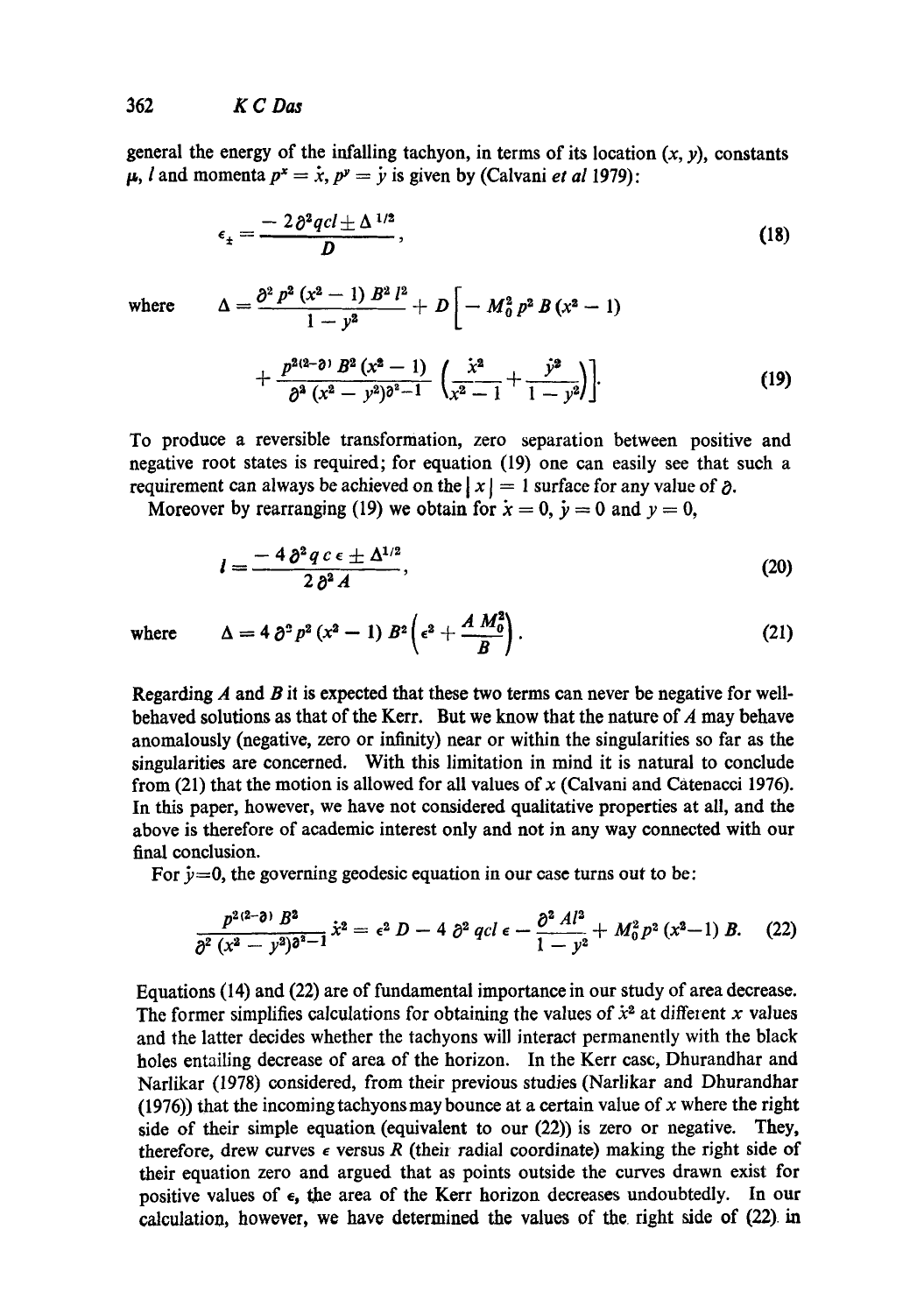conjunction with (14) for different values of x ranging from  $-40$  to  $-1$  and 40 to 1 giving preassigned values of q and y. In every step a particular realistic value of  $\epsilon^2$ gives the right side of equation (22) positive. Hence it is concluded that the area of the horizon decreases even in classical reversible transformation when taehyons fall into the black hole. Ranges of x chosen are sufficient to support the above remark because prolate spheroidal coordinates  $x$  and  $y$  are connected with the cylindrical coordinates  $r$ ,  $\theta$ , as follows (Glass 1973)

$$
x = \partial / M_p (r - M), y = \cos \theta,
$$
  
for  $r \to 0$ ,  $x \to -\partial / M_p$  and at  $r \to \infty$ ,  $x \to \infty$ . (23)

In our calculations it is interesting to note that to make  $\dot{x}^2$  in (22) positive the square of the energy of tachyons becomes smaller and smaller as the distance from the  $x=1$ surface decreases and on  $x=1$  surface, all values of  $\epsilon^2$  are permissible.

#### **4. Results**

The coefficient of  $\dot{x}^2$  on the left side of (22) is always positive for all values of x and y except at the positions where B vanishes *i.e.* at the singularities on  $y=0$ . With equation (14), (22) simplifies to

$$
\frac{p^{-2} B^2}{9 (x^2 - y^2)^8} \dot{x}^2 = \epsilon^2 \left[ D - \frac{9 q^2 A}{1 - y^2} - 36 q^2 c \right] + p^2 M_0^2 (x^2 - 1) B. \tag{24}
$$

Here we have put  $\partial = 3$ .

As  $|x| > 1$  the second term  $p^2 M_0^2 (x^2-1) B$  in (24) is always positive except at the points where B is zero. Now the coefficient of  $\epsilon^2$  on the right side of (24) may take positive, negative or zero value; no remarks therefore, can be made about its nature in general. If it is positive then whatever may be the value of  $\epsilon^2$ , the right side of (24) is positive and hence the area of the horizon decreases in reversible transformation. If it is negative, the value of  $\epsilon^2$  can suitably be adjusted so that the fight side of (24) becomes positive, and this can be done easily. Thus even qualitatively we can conclude that  $\dot{x}^2$  can be made positive for a particular value of  $\epsilon^2$  and hence the area of the horizon decreases even when the irreducible mass remains invariant. But the question arises whether that value of  $\epsilon^2$  is physically realistic. To ensure this, the coefficient values of  $\epsilon^2$  *i.e.* the sum of all the terms in the third bracket, have been calculated for different x values keeping q and y constant and the highest limit of  $\epsilon^2$  has been determined for each case to maintain the right side of (24) positive. Calculation shows that for  $q=0.8$  and  $y=0$ , the highest limit of  $\epsilon^2$  at very near to the surface  $x=1$  is of the order of 10<sup>-10</sup>  $M_0^2$  and it attains almost constant value of the order of  $10^{-1}$   $M_0^2$  as x increases. Calculations for  $\Delta x = 0.1$  has been made starting from 1 in the positive side and  $-1$  at the negative side. This is continued up to 40 and  $-40$  respectively. Only a synopsis of the result is given in tables 1 to 4 with reference to the special features regarding the nature of A, B, C and  $\epsilon^2$ . From  $x = 4.6$  to  $x = 40$ , A, B and C remain positive throughout.  $\epsilon^2$  is of the order of 10<sup>-1</sup>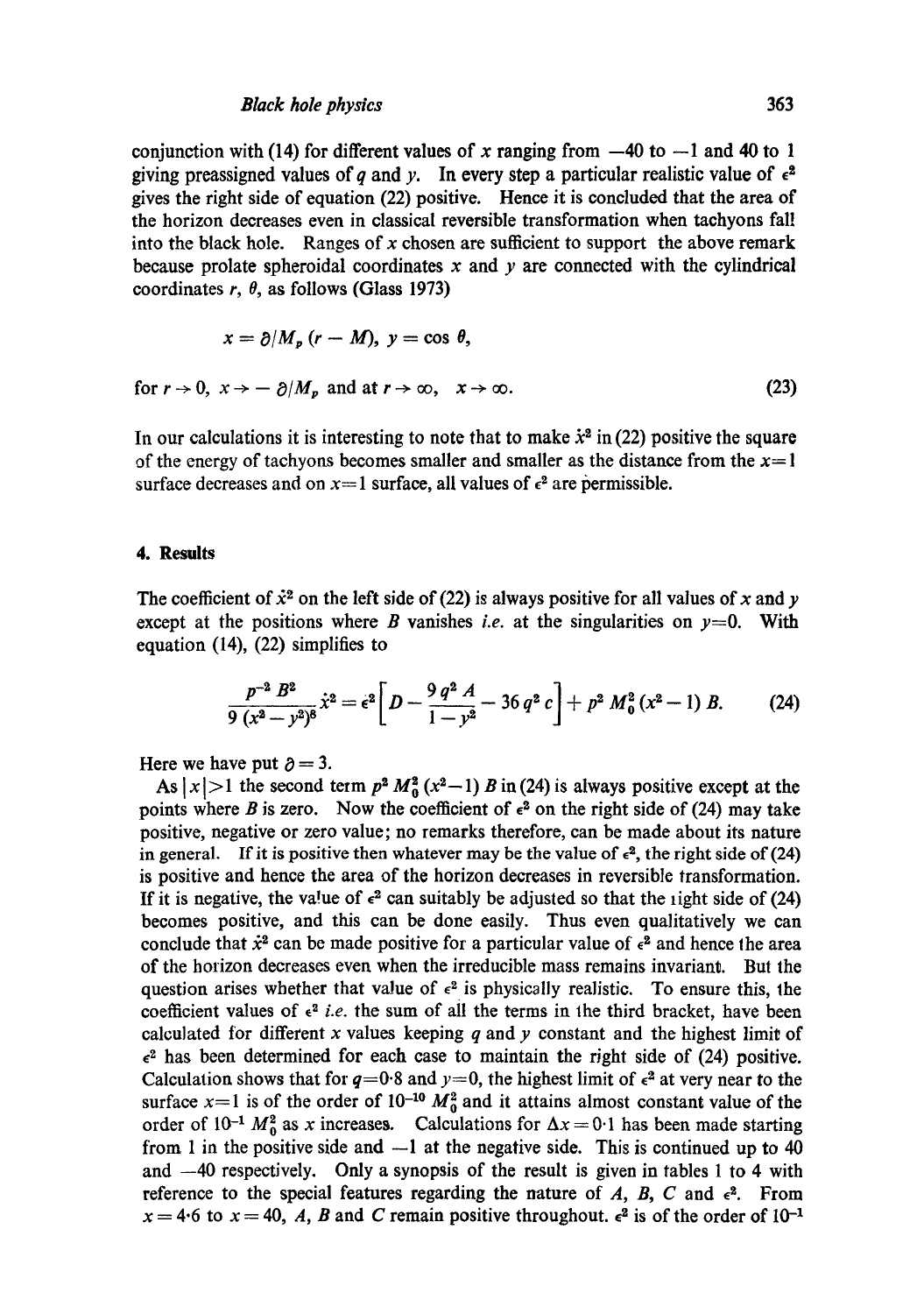364 *g C Das* 

Table 1.  $q = 0.8$ ,  $y = 0$  (equatorial trajectories)  $x \ge 1$ 

| x         | A                                       | B                                    | $\mathcal{C}$                          | <b>Highest limit</b><br>of $M_0^{-2} \epsilon^2$ < |
|-----------|-----------------------------------------|--------------------------------------|----------------------------------------|----------------------------------------------------|
| 1         | $-0.262144$                             | 1.04858                              | $-0.65536$                             | All values                                         |
| 1.0001    | $-0.26187835$                           | 0.10492841 $\times$ 10               | $-0.6879761 \times 10$                 | do                                                 |
| 1.1001    | 0.38504495                              | $0.226469 \times 10$                 | $-$ 0.7844221 $\times$ 10 <sup>4</sup> | $0.465019 \times 10^{-10}$                         |
| 1.2001    | $0.26971301 \times 10$                  | $0.47812587 \times 10$               | $-0.20273894 \times 10^{4}$            | $0.216101 \times 10^{-7}$                          |
| 1.4001    | $0.1564133 \times 10^{2}$               | $0.72661594 \times 10$               | $-0.11096298 \times 10^{3}$            | $0.160307 \times 10^{-3}$                          |
| 1.5001    | $0.74616144 \times 10$                  | 0.5198811                            | $0.16345224 \times 10^{2}$             | $0.188027 \times 10^{-3}$                          |
| 1.6001    | $-0.88640966 \times 10^{2}$             | $0.26083355 \times 10^{2}$           | $-0.3249001 \times 10^{3}$             | All values                                         |
| 1.8001    | $-$ 0.18282831 $\times$ 10 <sup>4</sup> | $0.17928659 \times 10^4$             | $0.72411359 \times 10^{4}$             | do                                                 |
| 4.5001    | $-$ 0.4336156 $\times$ 10 <sup>°</sup>  | $0.99769874 \times 10^{11}$          | $0.28095320 \times 10^{13}$            | do                                                 |
| 4.6001    | $0.78298188 \times 10^{9}$              | 0.14630936 $\times$ 10 <sup>12</sup> | $0.42462466 \times 10^{13}$            | 0.200182 $\times$ 10 <sup>-5</sup>                 |
| $10-9001$ | $0.17533105 \times 10^{18}$             | $0.46108518 \times 10^{18}$          | $0.40277433 \times 10^{20}$            | $0.105822 \times 10^{-1}$                          |
|           | $\cdots$                                |                                      | $\cdots$                               | Of same nature.                                    |

Table 2.  $q = 0.8$ ,  $y = 0$ .  $x \le -1$ 

| x          | A                                    | B                           | С                            | Highest limit<br>of $M_0^{-2} \epsilon^2$ < |
|------------|--------------------------------------|-----------------------------|------------------------------|---------------------------------------------|
| $-1$       | $-0.26214406$                        | 0.065536                    | $-0.16384$                   | All values                                  |
| $-1.0001$  | $-0.26187835$                        | 0.65359002                  | $-0.17199402 \times 10^{10}$ | All values                                  |
| $-1.1001$  | 0.38504495                           | 0.065465742                 | $-0.19620771 \times 10^{4}$  | $0.2151159 \times 10^{-10}$                 |
|            | $-1.6001 - 0.88640966 \times 10^{2}$ | $0.30103505 \times 10^{3}$  | $-0.12563526 \times 10^{3}$  | All values                                  |
|            | $-1.8001 - 0.18282831 \times 10^4$   | $0.18644 \times 10^{4}$     | $0.15597292 \times 10^4$     | All values                                  |
| $-4.6001$  | $0.78298201 \times 10^9$             | $0.41001684 \times 10^{7}$  | $0.62412717 \times 10^{12}$  | $0.2649859 \times 10^{-8}$                  |
| $-7.3001$  | $0.91322641 \times 10^{14}$          | $0.19045107 \times 10^{14}$ | $-0.12377345 \times 10^{4}$  | $0.1751250 \times 10^{-1}$                  |
| $-11.5001$ | $0.47156121 \times 10^{18}$          | $0.18959974 \times 10^{18}$ | $-0.20430844 \times 10^{20}$ | All values                                  |
| $-40.0001$ | Positive                             | Positive                    | Negative                     | All values                                  |

Table 3.  $q = 0.6$ ,  $y = 0.1$   $x > 1$  and  $x < -1$ 

| 1.0001     | $0.42483177 \times 10^{-1}$           |                          | 0.42365687                  | $-0.1989467 \times 10^{10}$  | All values                 |
|------------|---------------------------------------|--------------------------|-----------------------------|------------------------------|----------------------------|
| $1 - 2001$ | 0.11675213 $\times$ 10                |                          | $0.1972284 \times 10$       | $-0.44529398 \times 10^{3}$  | $0.2556848 \times 10^{-6}$ |
|            | $1.4001 - 0.11439269 \times 10^{2}$   |                          | $0.15269755 \times 10^{2}$  | $-0.77313808 \times 10^{2}$  | All values                 |
| 3.2001     | 0.20873557 $\times$ 10 <sup>8</sup>   |                          | $0.10667613 \times 10^{10}$ | $0.26937723 \times 10^{11}$  | $0.141435 \times 10^{-4}$  |
| 20-8001    | 0.13475762 $\times$ 10 <sup>24</sup>  |                          | $0.19356696 \times 10^{24}$ | $0.47334351 \times 10^{26}$  | $0.8711408 \times 10^{-1}$ |
|            | $-1.0001 - 0.42483177 \times 10^{-1}$ |                          | $0.91231883 \times 10^{-2}$ | $-0.22105190 \times 10^9$    | All values                 |
| $-1.2001$  | $0.11675113 \times 10$                |                          | $0.11246550 \times 10$      | $-0.49579085 \times 10^{2}$  | $0.1201465 \times 10^{-4}$ |
|            | $-1.6001 - 0.36885754 \times 10^3$    |                          | $0.18365232 \times 10^3$    | $0.8670852 \times 10^{2}$    | All values                 |
|            | $-3.0001 - 0.12281972 \times 10^{7}$  |                          | $0.40712066 \times 10^{6}$  | $0.62994392 \times 10^{9}$   | All values                 |
| $-3.2001$  | $0.20873657 \times 10^8$              |                          | $0.15403159 \times 10^{7}$  | $0.19960639 \times 10^{10}$  | $0.368064 \times 10^{-5}$  |
| $-10,4001$ | 0.4648394                             | $\times$ 10 <sup>6</sup> | $0.22290787 \times 10^{18}$ | $-0.31099883 \times 10^{20}$ | All values                 |
| $-20.8001$ | 0.134762                              | $\times 10^{\text{M}}$   | $0.33807491 \times 10^{11}$ | $-0.25762055 \times 10^{34}$ | All values                 |
|            |                                       |                          |                             |                              |                            |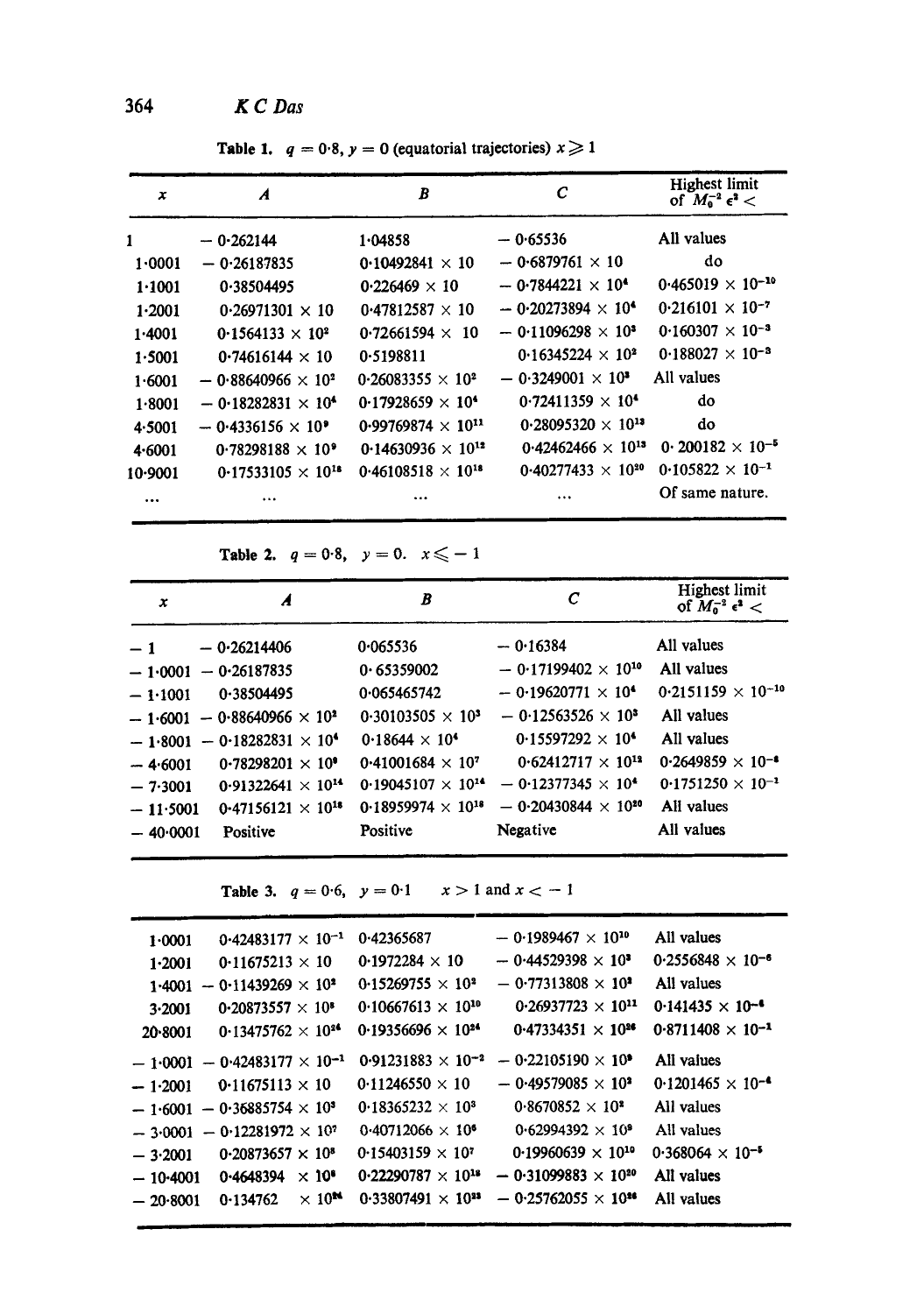#### *Black hole physics*

|            | $1.0001 - 0.14801105 \times 10^{-7}$  |                             | $0.25822691 \times 10^{-8} - 0.12018424 \times 10^{-8}$ | All values                  |
|------------|---------------------------------------|-----------------------------|---------------------------------------------------------|-----------------------------|
| 1.6001     | — 0-14879426                          | $0.16829040 \times 10^4$    | $0.36321769 \times 10^{4}$                              | All values                  |
| 1.8001     | 0.14693621 $\times$ 10 <sup>8</sup>   | $0.22326235 \times 10^{5}$  | $0.74890203 \times 10^{4}$                              | All values                  |
| 10.8001    | $0.96146648 \times 10^{18}$           | $0.19134702 \times 10^{19}$ | $0.77670728 \times 10^{19}$                             | $0.14970084 \times 10^{-1}$ |
| 20.8001    | $0.13605107 \times 10^{24}$           | $0.19488126 \times 10^{24}$ | $0.17151182 \times 10^{25}$                             | $0.21331103 \times 10$      |
|            | $-1.0001 - 0.14801105 \times 10^{-7}$ | $0.28678370 \times 10^{-4}$ | $-0.13353804 \times 10^{8}$                             | All values                  |
| $-1.8001$  | 0.14693621 $\times$ 10 <sup>3</sup>   | $0.21476362 \times 10^4$    | $0.67912103 \times 10^{3}$                              | All values                  |
| $-2.2001$  | $0.33062987 \times 10^{5}$            | $0.10501296 \times 10^{6}$  | $0.20138985 \times 10^5$                                | $0.732762 \times 10$        |
| $-8.0001$  | $0.40359018 \times 10^{16}$           | $0.17045406 \times 10^{16}$ | $-0.43321793 \times 10^{16}$                            | All values                  |
| $-20.8001$ | 0.13605108 $\times$ 10 <sup>24</sup>  | $0.97100098 \times 10^{28}$ | $-0.92016455 \times 10^{24}$                            | All values                  |
|            |                                       |                             |                                                         |                             |

**Table 4.**  $q = 0.6$ ,  $y = 0.89$ .  $x > 1$  and  $x < -1$ 

 $M^2$  from  $x = 10.9001$  and onward as shown in table 1. It is noteworthy that even for negative values of A,  $\epsilon^2$  can take any positive value to make  $\dot{x}^2$  in (22) positive. All these fulfil the sufficient condition of decrement of the horizon's area when tachyons are considered as the incoming particles.

It is known that  $y=0$  and  $y=1$  are two special directions in which several new properties of the metric of T-S,  $\partial = 3$ , like the Weyl metric are observed. There is no ring singularity outside  $y=0$  and  $x=1$ . Calculations, therefore, for different y values other than  $y=0.1$  have exposed the result sought for more clearly. The highest limit of  $\epsilon^2$  to make  $x^2$  positive for  $y=0.1$ , 0.89, 0.5 and  $q=0.6$ , 0.4, 0.2 has been calculated and listed in the tables. Elaborate exposition requires too much of space and only the special features are therefore given in the table.

A comparison of tables 1 and 3 shows that the sign change of A for  $x>1$  is more frequent in table 1 than table 3 as the former contains the result of equatorial region where the metric possesses ring singularities. Cases of  $y=0.5$ ,  $q=0.6$ , 0.4, 0.2 do not show any deviation from the findings of the cases for  $q=0.6$  and  $y=0.89$ . To save space, therefore, these are excluded. In table 4 we give the results for  $q=0.6$ and  $y=0.89$  only.

Tables 1 to 4 contain values of x, A, B, C and the highest possible values of  $\epsilon^2$  to make  $\dot{x}^2$  in (22) positive. These are arranged such that one can know at what values of x the nature of A, C and the highest values of  $\epsilon^2$  change. Missing data for corresponding  $x$  values are considered insignificant since the nature of the said parameters remain the same with a change in values only.

# **5. Conclusions**

In the course of our analysis through computer data we find frequent changes of tbe sign of A and C and variations in the highest positive values of  $\epsilon^2$ . No general rule could be established here regarding their inter-relations, even then it is quite evident that the tachyons with suitable energy limit can reach the centre of the black hole and stop there entailing a decrease in the area of the horizon. This phenomenon seems to violate classically the second law of black hole physics. Dhurandhar and Naflikar (1978) in the Kerr case, remarked that the second law of black hole physics